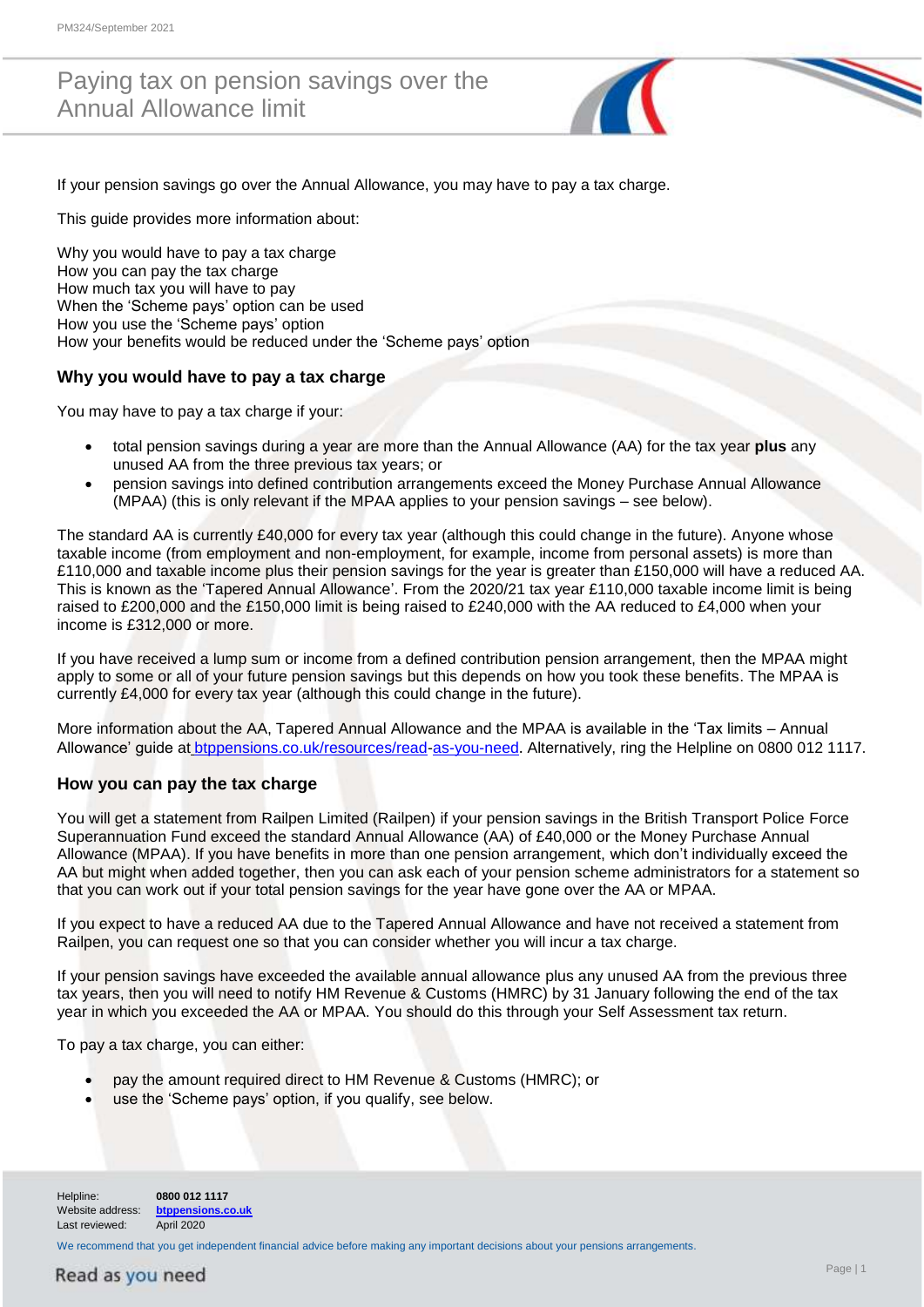Whichever option you choose, you need to let HMRC know by 31 January following the end of the tax year. If you choose to pay HMRC directly, then the tax charge will be included in your tax calculation and you will have to pay this charge by the usual Self Assessment payment deadlines.

If you choose to pay under the 'Scheme pays' option, and are eligible to do so, (see the section 'When the 'Scheme pays' option can be used'), this will either be:

- under the statutory 'Scheme pays' option; or
- under an alternative 'Scheme Pays' option offered by the Trustee under certain circumstances.

If the statutory 'Scheme pays' option applies then you need to tell your scheme administrator that you wish to do this before:

- 31 July in the calendar year following the year in which the tax year ends; or
- the date when you start to receive your benefits if this is earlier.

Note – we are unable to accept and process a 'Scheme pays' option form if it is received after the 31 July deadline.

**For example** - for the 2018/19 tax year, the deadline for notifying HMRC of any tax liability is 31 January 2020. The deadline for notifying Railpen that you wish to use the 'Scheme pays' option to pay any tax liability relating to pension savings in the British Transport Police Force Superannuation Fund, is 31 July 2020 or your date of retirement if this is earlier.

Railpen will then pay all or part of your tax charge (in respect of your pension savings under the Fund) from the assets of your Fund.

Both Railpen and you will be 'jointly and severally liable' for the tax charge. This means that Railpen will pay HMRC the tax, at your request and on behalf of the Fund, but you will have to report this amount in your Self Assessment tax return. You will remain liable for any element of the AA tax charge that is not paid by Railpen through the 'Scheme pays' option.

If the alternative 'Scheme pays' option applies, then you need to tell your scheme administrator that you wish to do this before:

- 30 November in the same calendar year in which the tax year ends; or
- The date when you start to receive your benefits if this is earlier.

Here, you will remain fully liable for the AA tax charge. However, Railpen will pay all or part of your tax charge (in respect of your pension savings under the Fund) from the assets of the Fund, in line with your request. You will have to include this amount in your Self Assessment tax return.

If you do not supply your 'Scheme pays' option form by the appropriate deadline, you may become liable to pay late payment interest or penalties to HMRC in respect of your AA tax charge.

#### **How much tax you will have to pay**

The Annual Allowance (AA) tax charge is not a fixed rate. It depends on the rate of income tax that would be charged if your excess pension savings were added to your taxable income. For the 2019/20 tax year, the charge could be in whole or in part 45%, 40% or 20% of the excess pension savings, depending on your circumstances. Different income tax rates may apply if you are a Scottish taxpayer

#### **Example**

If you had pension savings of £50,000 in a tax year (all in a defined benefit arrangement) and no unused AA from the three previous tax years, the excess pension savings subject to a tax charge would be:

#### **(Pension savings) £50,000 – (AA limit) £40,000 = (taxable pensions savings) £10,000**

If you have a taxable income of £60,000, for example, then you would pay tax at the rate of 40% on your excess pension savings in 2017/18. Therefore, your AA tax charge would be:

#### **(Taxable pension savings) £10,000 x (Income Tax rate) 40% = (Tax payable to HMRC) £4,000**

Helpline: **0800 012 1117**  Website address: **[btppensions.co.uk](http://www.btppensions.co.uk/)** Last reviewed: April 2020

We recommend that you get independent financial advice before making any important decisions about your pensions arrangements.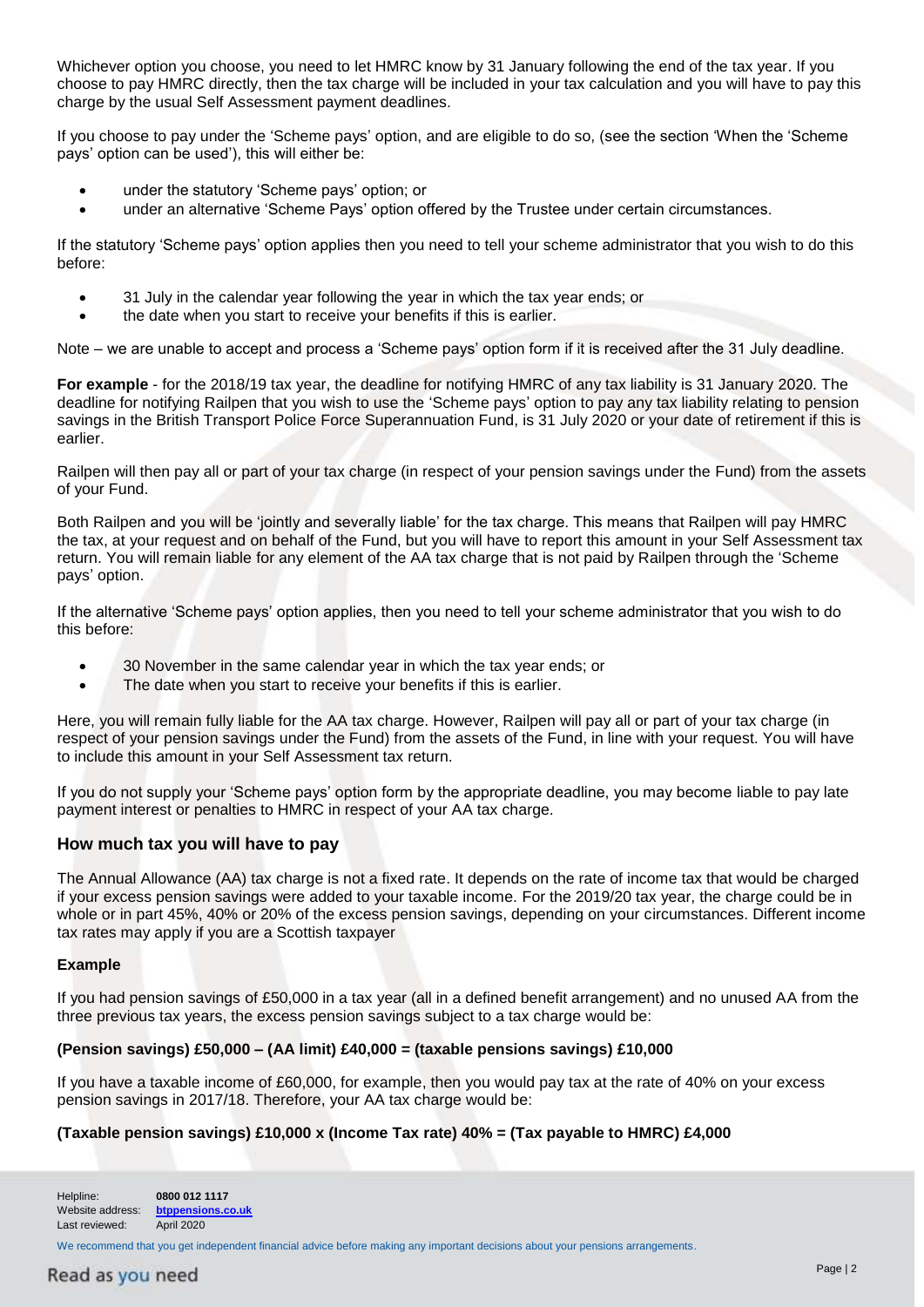If the charge is more than £2,000 it can be taken from your pension benefits using the 'Scheme pays' option. If you choose to do this, your Fund benefits are reduced accordingly,

#### **When the 'Scheme pays' option can be used**

Under the statutory 'Scheme pays' option, Railpen can pay your Annual Allowance (AA) tax charge from your pension savings in the Fund if:

- your total tax charge in a tax year is more than £2,000; and
- the amount of your pension savings in the Fund in that tax year was more than the standard level of AA (i.e. £40,000).

If you meet these criteria, you can notify Railpen and opt for the Fund to pay on your behalf all, or part of, the amount of the tax charge that relates to your pension savings under the Fund. The Trustee will then reduce your benefits.

The 'Scheme pays' option cannot be used for tax charges arising as a result of the Money Purchase Annual Allowance (MPAA).

If your pension savings in the Fund are not over the standard level of AA, then Railpen not obliged to offer the 'Scheme pays' option to cover any tax charge.

However, the Trustee does offer an alternative 'Scheme pays' option to those who have a lower AA as a consequence of the Tapered Annual Allowance. Here, Railpen can pay your AA tax charge from your pension savings in the Fund if:

- you are not eligible for the statutory 'Scheme pays' option;
- your total tax charge in a tax year is more than £2,000; and
- the amount of your pension savings in the Fund in that tax year was equal to, or more than, your level of AA under the rules of the Tapered Annual Allowance.

The alternative 'Scheme pays' option cannot be used for tax charges arising as a result of the MPAA.

#### **How you use the 'Scheme pays' option**

You can provide Railpen with all the information needed by completing the form at the end of this guide. Please print a copy of the form, complete it and send it so that Railpen receives it within the timescale explained above. Railpen will acknowledge receipt of this form.

Please note that when supplying your form to Railpen, you should provide the amount of the tax charge that is due rather than details of your excess pension savings. Railpen do not have details of your personal tax rates.

Once you have submitted a notice, it cannot be withdrawn. However, if your liability to an Annual Allowance tax charge changes, due to unforeseen circumstances, the notice can be replaced by a further notice.

#### **How your benefits would be reduced under the 'Scheme pays' option**

If you have additional voluntary contribution (AVC) funds in BRASS or AVC Extra, then these will be used first to pay the tax due.

If you have more than one type of AVC fund available, funds will be used by the Trustee so that any surrender penalties are minimised for you.

If you don't have any AVC funds, or those you do have are not enough to pay the tax due, then a defined contribution account, known as a 'notional negative account' will be held to offset against your benefits at retirement. The 'notional negative account' will be opened with a negative value equal to the amount of tax charge payable less any existing AVC funds.

If you build up any new AVC funds in the future, then you will have the option to settle your 'notional negative account' at the time that these funds exceed the value of the 'notional negative account' (plus interest in line with returns achieved on the Long Term Growth Fund plus 0.2% per annum). Otherwise, at retirement, the value of any outstanding 'notional negative account' (plus interest, in line with returns achieved on the Long Term Growth Fund plus 0.2% per annum) would be met by a combination of AVC funds built up by retirement, Fund lump sum (if applicable) and Fund pension.

Helpline: **0800 012 1117**  Website address: **[btppensions.co.uk](http://www.btppensions.co.uk/)** Last reviewed: April 2020

We recommend that you get independent financial advice before making any important decisions about your pensions arrangements.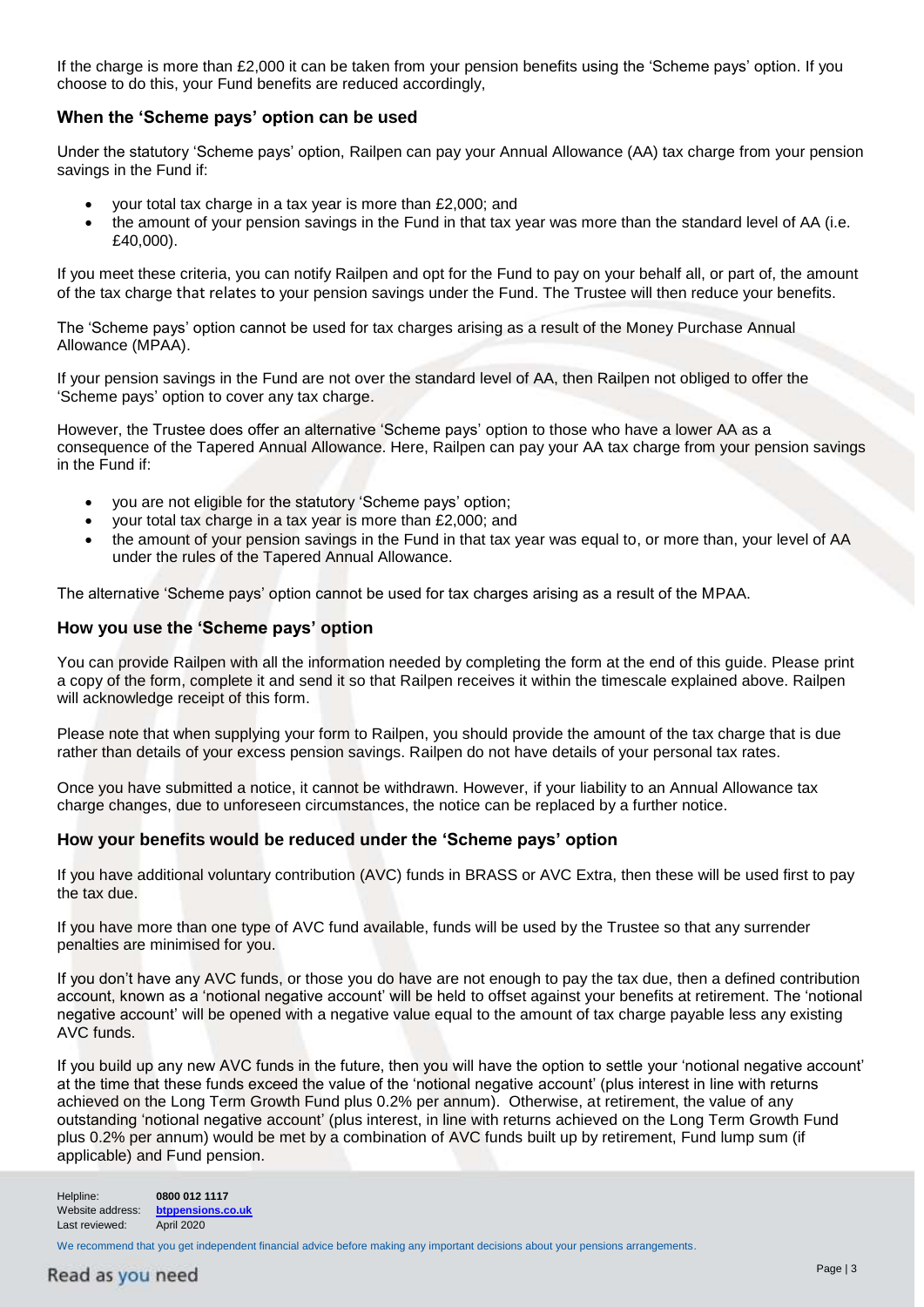If Fund pension needs to be taken into account to settle the 'notional negative account', Fund pension will be converted to lump sum on the basis set out in the Rules.

#### **For example, at retirement:**

| Notional negative account including interest<br><b>Less AVC funds</b><br>Less Fund lump sum<br>Remaining 'notional negative account' value after using up AVC fund<br>and Fund lump sum to be met from Fund pension | $=£21,000$<br>$= £3,000$<br>$=£15,000$<br>$= £3,000$ |                        |                              |  |
|---------------------------------------------------------------------------------------------------------------------------------------------------------------------------------------------------------------------|------------------------------------------------------|------------------------|------------------------------|--|
| Fund pension (per annum)                                                                                                                                                                                            | $=£10,000$                                           |                        |                              |  |
| Fund commutation factor <sup>1</sup><br>To provide £3,000 additional Fund lump sum<br>Reduced Fund pension (per annum)                                                                                              | 13:1<br>$= £3.000$<br>$=£10,000$                     | $\div$ 13<br>- £230.77 | $= £230.77$<br>$=$ £9,769.23 |  |

<sup>1</sup> For this example, it has been assumed that a factor of 13:1 is used to convert Fund pension to cash lump sum (i.e. £1 per year of Fund Pension can be converted to £13 of cash)

**Please note:** There are no administrative charges for using the 'Scheme pays' option.

If you are a preserved member and you wish to transfer your benefits out of the British Transport Police Force Superannuation Fund, any 'notional negative accounts' held will be deducted from your transfer value (allowing for interest up to the date of transfer, in line with returns achieved on the Long Term Growth Fund plus 0.2% per annum).

#### **More information**

If you would like further information about the 'Scheme pays' option, please contact the Helpline on 0800 012 1117.

If you are affected by the Annual Allowance, it is your responsibility to report the amount of pension savings you have made in excess of the allowance to HM Revenue & Customs as part of its Self Assessment process. You can find more information about the Self Assessment process at [hmrc.gov.uk/sa](http://hmrc.gov.uk/sa)

#### **Disclaimer**

The information provided in this leaflet is intended for general information and illustrative purposes. It does not constitute investment or any other advice, and it is not intended to be a substitute for information and statements provided by Railpen. It should not be relied on to make investment or other decisions. Railpen gives no warranty and accepts no responsibility for the accuracy of any information provided, or for your reliance on that information. Your benefits will be worked out in accordance with and subject to the governing trust deed and rules.

Although every effort has been made to ensure that the information given in this leaflet is accurate, none of the information given can give you legal rights to benefits that differ from those provided in the pension trust and rules.

| Helpline:<br>Website address:<br>Last reviewed: | 0800 012 1117<br>btppensions.co.uk<br>April 2020 |  |  |
|-------------------------------------------------|--------------------------------------------------|--|--|

We recommend that you get independent financial advice before making any important decisions about your pensions arrangements.